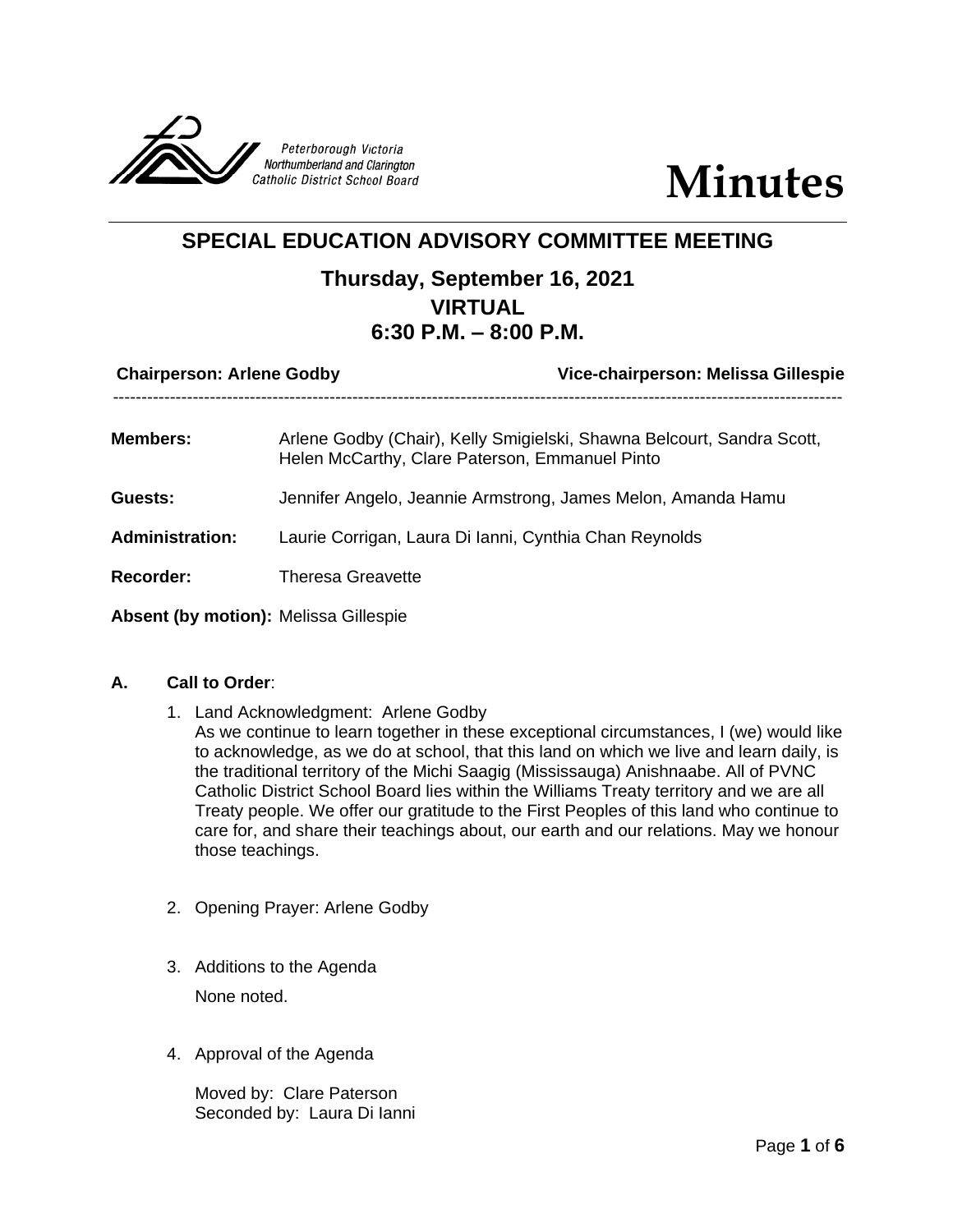That the agenda be approved as presented.

Carried

5. Declaration of Conflicts of Interest

None noted.

6. Motion for Excusal from Attendance

Moved by: Emmanuel Pinto Seconded by: Helen McCarthy That Melissa Gillespie be excused from attendance at the September 16, 2021 Special Education Advisory Committee meeting. Carried

7. Motion for Approval of the Minutes of June 17, 2021 Meeting.

Moved by: Shawna Belcourt Seconded by: Sandra Scott That the minutes of the Special Education Advisory Committee Minutes held on June 17, 2021 be approved as presented.

Carried

8. Business Arising from the Minutes:

None noted.

## **B. Recommended Actions/Presentations**:

1. Remarks: Chair – Arlene Godby

After countless years on this committee, we are sad to be losing Kelly Smigielski. Thank you to Kelly for her support and dedication. SEAC met over the summer a few times to collaborate on a letter to the Trustees in responses to the pride flag decision.

2. Remarks: Superintendent of Learning/Special Education Services – Laurie Corrigan

Flowers were sent to Kelly on behalf of SEAC to express our gratitude for her many years of service and contributions to the committee.

A comprehensive update of this year's Return to School has been provided by our Director of Education and found on the [board website.](https://docs.google.com/document/d/1hWNh4DXVd1yZq-_Ty4moqbevokZ1mTKmnNPR1sg03rA/view) It is an excellent overview of the operation of the schools while we move forward together.

We continue to hold weekly meetings with the three public health agencies: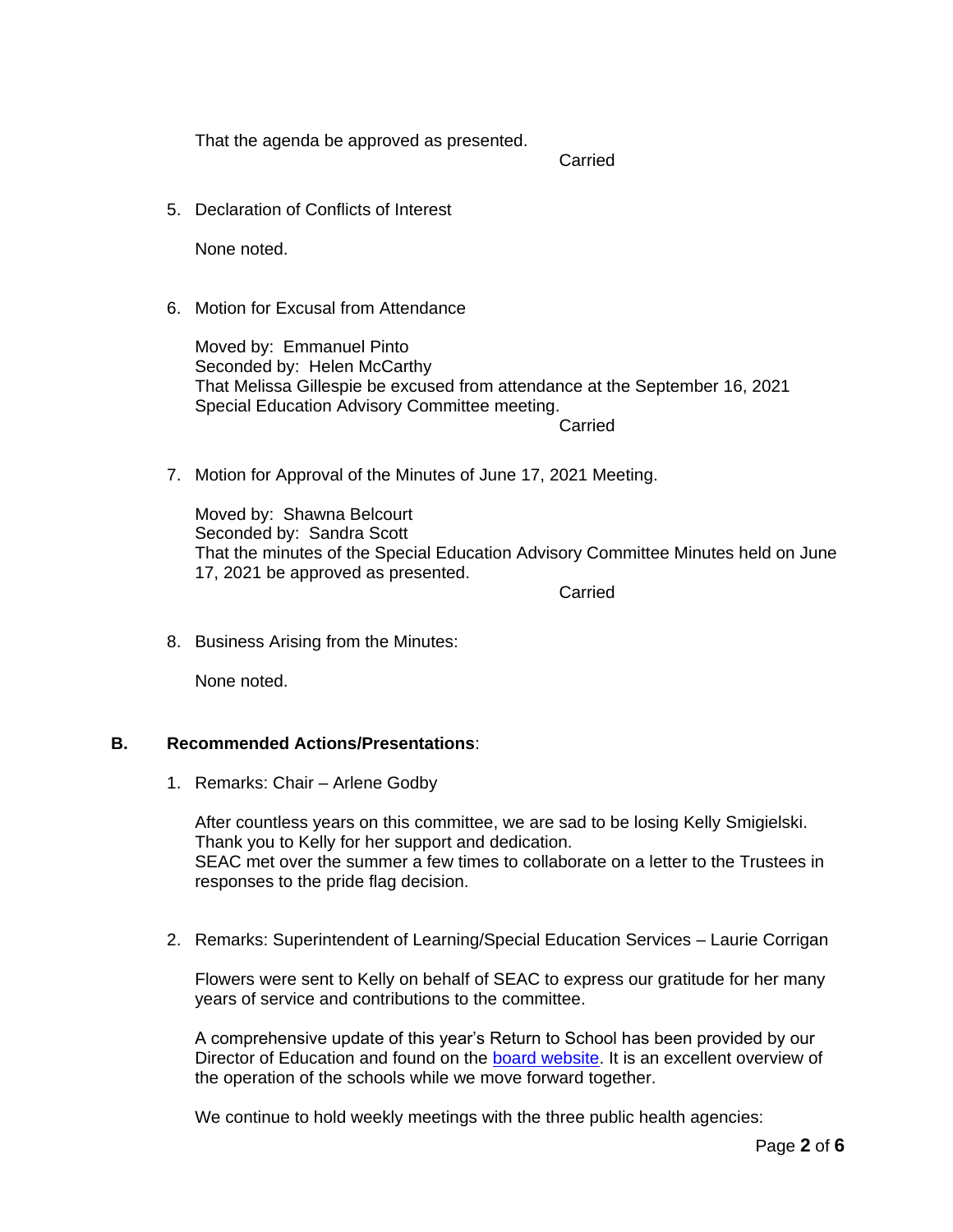Peterborough Public Health, HKPR Public Health, and Durham Public Health and other school boards. We must continue to report any confirmed cases to the Ministry and include that information on our website. The [Covid Advisory](https://www.pvnccdsb.on.ca/covid-19-advisory-page/) page is available again on our website.

We have had a number of pop up immunization clinics at St. Martin CES, St. Joseph CES Douro, and St. Peter CSS. We have also had them at Holy Trinity CSS and St. Stephen CSS. More are planned for St. Mary CSS and St. Thomas Aquinas CSS on September 24 and 27.

Our Director is in the process of bringing forward to the board of trustees the new strategic priorities. They are intended to come to the board at the next board meeting and were the results of an extensive consultation. In the meantime, the board calendars will be published with our new pillars, subject to input from the trustees: Being Creative, Being Well and Being Community. Thank you to the Mental Health and Wellbeing team for their prominence and work.

Thank you to those staff who supported Continuity of Wellbeing, Special Education, and the Transitions program this summer, students benefited as a result of these programs.

3. Update from Trustees:

Both Trustee McCarthy and Trustee Pinto provided reports to SEAC on the recent June vote by the trustees regarding the pride flag, as well as what were identified as social justice flag poles. Both trustees took questions from SEAC connected to their decision making processes. Trustee Pinto responded to SEAC's request for an explanation of the Board decision to not allow the flying of the Pride Flag in PVNCCDSB stating that he supported the decision, noting "homosexuality represented an immoral lifestyle and that supporting sin was unacceptable." Trustee Pinto said that he was paraphrasing the Catechism of the Catholic Church item 23:57. Discussion followed regarding the steps SEAC could take to express their disagreement with the decision and their disagreement with the rationale for the decision. The letter written by SEAC will be brought forward to the Board of Trustees. Trustee McCarthy recommended committee members form a delegation and attend the October board meeting to voice their disapproval of the board decision, seen through the context of the moral compass of the Catholic Church being challenged internationally.

4. Return to School 2021 - Summer Learning Program 2021 - Laurie Corrigan and Jennifer Angelo

PVNCCDSB was able to offer several special education summer learning programs this summer to assist our students:

- After School Skills Development Program (online)
- Summer Learning Online and Credit Recovery
- Continuity of Wellbeing (virtual/online)
- Transitions (in person)

Received positive feedback from parents: good problem solving strategies for students, great opportunity to be in schools with PPE.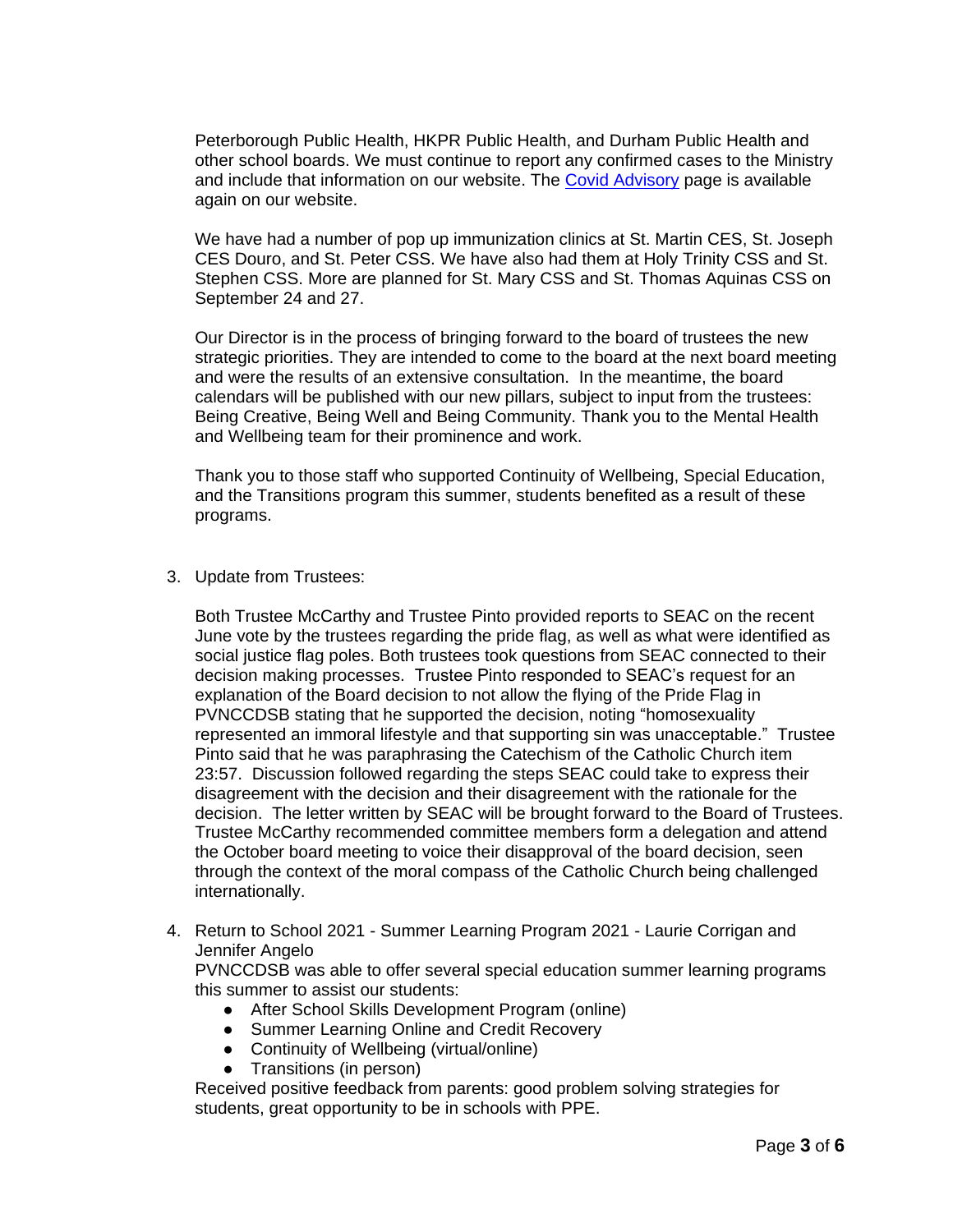Staff feedback was also positive - collaboration between disciplines. [Summer Transitions 2021 Video .mov](https://drive.google.com/file/d/1uckyGDETCmm75P9kLNAue9RdPw63EPgJ/view?usp=sharing)

## 5. Equity Census - Jeannie Armstrong, Superintendent of Education

A steering committee has been established, comprised of elementary and secondary principals, consultants, communications, the equity advisor and the Director of Education. The purpose is to administer a voluntary student census in Grades 1-12, from September 27 to October 8, to advance the use of demographic data to promote inclusive and equitable learning environments for all students.

The equity advisor was hired for this project and will be involved in community consultation, interpretation of data collected and the and the writing of an equity action plan. The equity advisory will be running community engagement sessions in the Clarington region, and other staff will be running the sessions in the other regions.

The goal of this project is to ensure consultation with all stakeholders and ensure all students feel a sense of belonging in our schools.

A full report and the equity action plan is anticipated to be released in January or February.

#### **C. Discussion Items:**

- 1. SEAC Meeting Presentations:
	- i. The committee was asked to reflect on the key learnings from the presentation and how SEAC can support parents in this process.
- 2. Correspondence Items:
	- i. Letter from Assistant Deputy Minister of Education Claudine Munroe

SEAC has received correspondence from ADM in consultation with Super of Business, while the funding is acknowledged, it does not represent an increase in funding that would support Special Education.

PVNCCDSB is projected to receive 2.8% more funding over last year, which includes the multi-disciplinary support amount; this does not represent a significant increase in funding.

ii. SEAC Letter to Board of Trustees

Moved by: Sandra Scott Seconded by: Clare Paterson That the letter from the Special Education Advisory Committee regarding the pride flag be submitted to the Board of Trustees.

Carried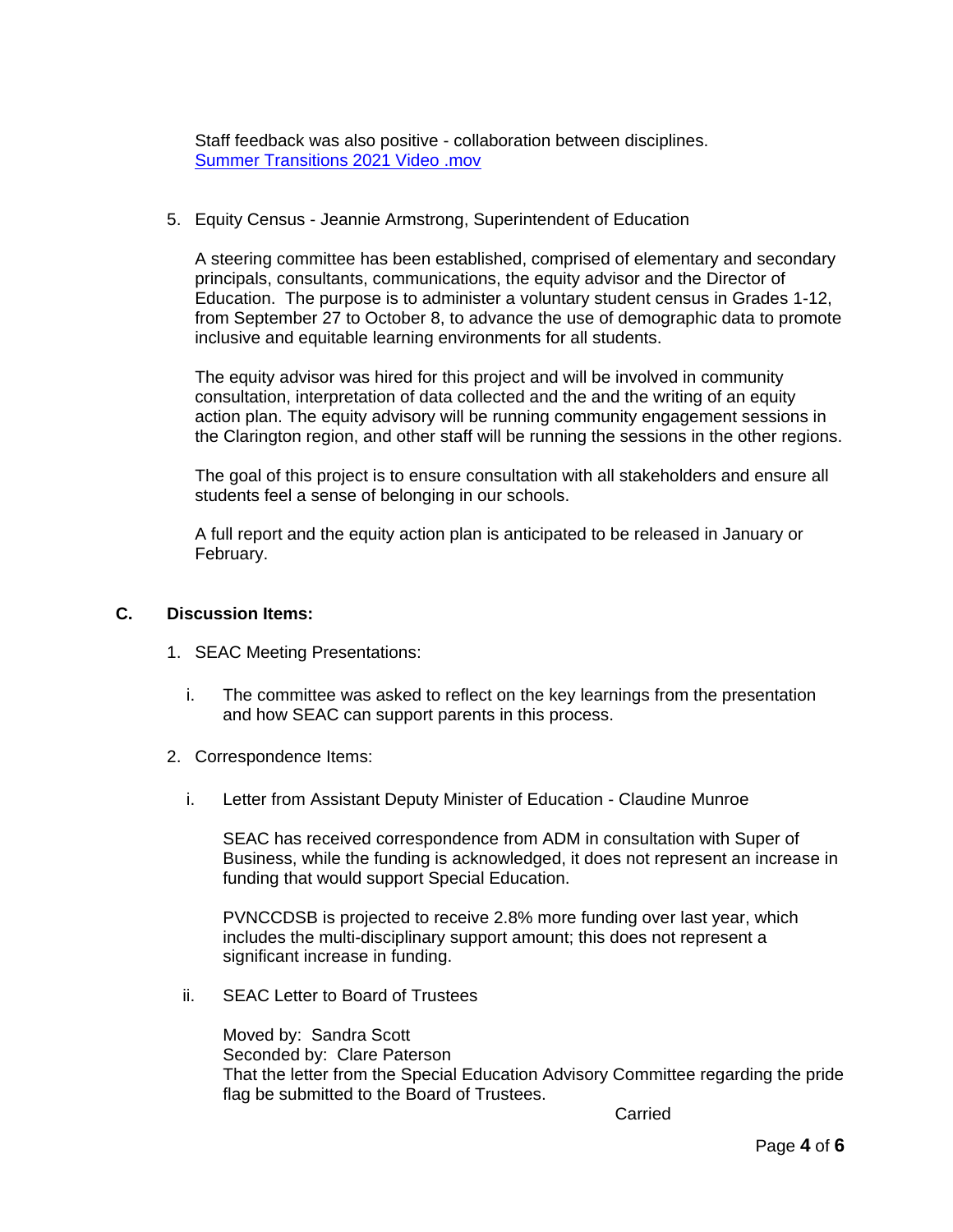SEAC will deliberate about next steps regarding this motion.

- 3. Information Items:
	- i. Autism Ontario:
		- [Supporting Students with Autism: 10 Ideas for Inclusive Classrooms](https://www.autismontario.com/news/supporting-students-autism-10-ideas-inclusive-classrooms) by Paula Kluth.
		- Webinar September 30, 2021 12-1230 pm Caregiver Burnout (Register using [this link\)](https://onlinexperiences.com/scripts/Server.nxp?LASCmd=AI:4;F:APIUTILS!51004&PageID=2FE0A0AF-8432-4126-A164-262CFA33D175).
		- Webinar October 7, 2021 7-8pm Money talks: Accessing Financial resources for your Child with a Disability (Register using [this link\)](https://www.autismontario.com/civicrm/event/register?id=6062&reset=1).
		- [Return to School: Findings from the 2020 Autism Ontario Education Survey.](https://www.autismontario.com/sites/default/files/2020-07/Autism%20Ontario%20Readiness%20for%20School%2030_7_20-1.pdf)
	- ii. Down Syndrome Association: The Down Syndrome Association is now hosting in person groups for all ages. Please visit our **website** to see what is being offered.
- 4. Old Business:
	- i. Topics for next Year Return to School, Transitions, PAAC Survey, Mental Health and Wellbeing
- 5. New Business:
	- i. Other Topics for Consideration:

It was agreed that the Mental Health Lead would bring the renewal of the be-well strategy to this committee for input before it goes to the board.

The committee will receive an update regarding the equity census in February.

Updates from the social worker department was considered as another potential topic. Anyone with ideas for topics are asked to forward them to the committee chair.

**D. Next Meeting**: Thursday, October 21, 2021

## **2021-2022 Meeting Dates:**

Thursday, October 21, 2021 Thursday, November 18, 2021 Thursday, January 20, 2022 Thursday, February 17, 2022 Thursday, March 24, 2022